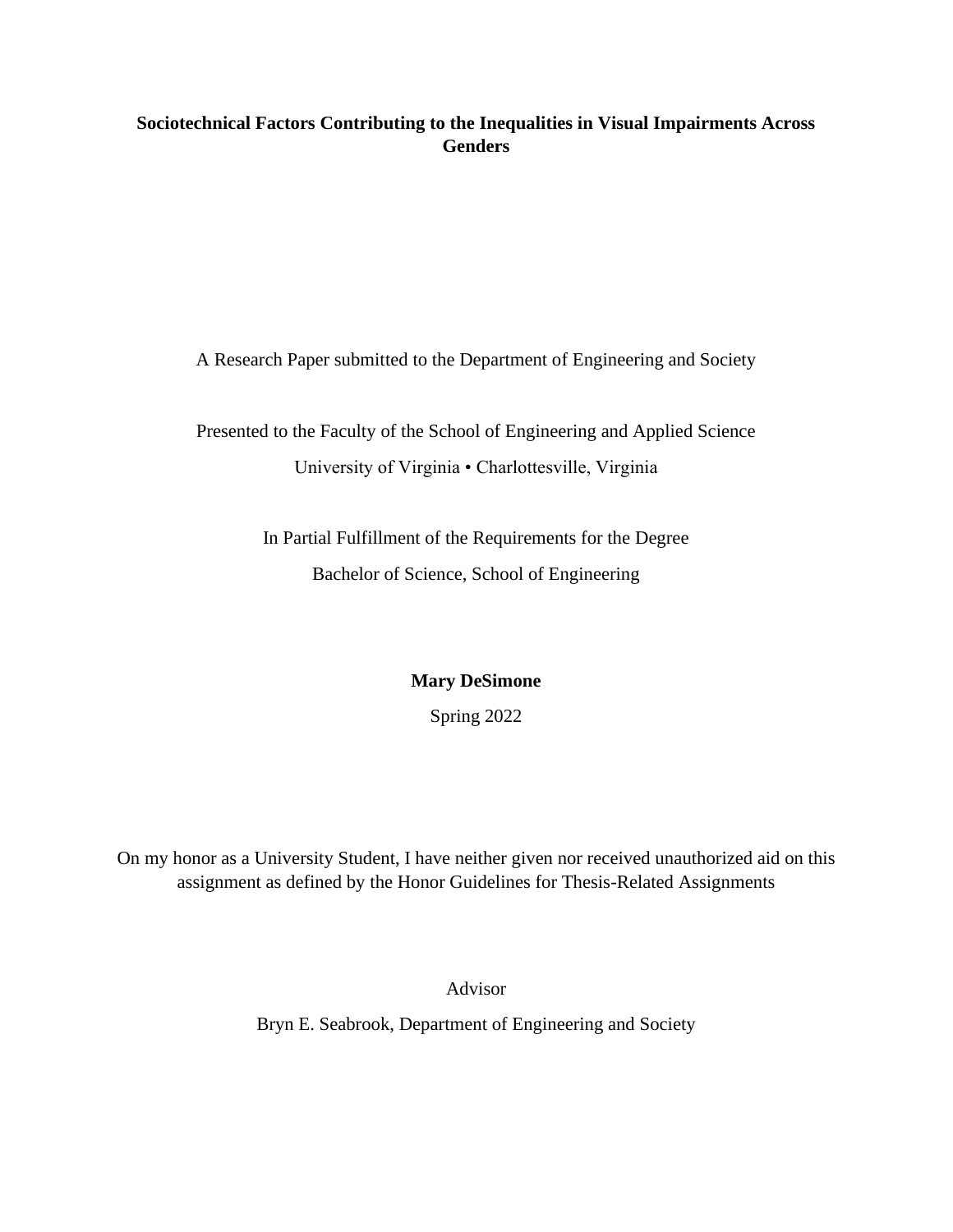#### **STS Research Paper**

## **Introduction**

Visual impairments, blindness, and visual degradation are serious and prevalent issues. Globally, blindness affects over 50 million people, "two-thirds of whom are women, and ninety per cent of whom live in poorer countries" (Courtright & Bassett, 2003). Some authors tend to argue that because women live longer on average than men, this accounts for the discrepancy in their likelihood to develop eye problems. However, even when accounting for age, studies show that blindness is approximately "40% more common in women compared to men" (Courtright, 2009). One of the leading causes of blindness is cataracts; roughly 20 million people are blind from cataracts in the world, which is curable if given the appropriate treatment (Foster, 1999). Blindness caused by cataracts is entirely avoidable, given that people can obtain access to cataract surgery, and yet of those with cataracts, the proportion who go blind ranges from thirtysix to eighty-nine percent in some countries (Murthy et al., 2012). With this information, coupled with the fact that women are slightly more likely to develop cataracts, women should account for sixty to sixty-five percent of all cataract surgeries. Yet statistically, men are still more likely than women to undergo cataract surgery (Courtright & Lewallen, 2009). Given all of this information, the question becomes: what sociotechnical factors lead to women being more likely to suffer from visual impairments, such as cataracts and blindness, than men? To answer this research question, the Wicked Problem framework is used to better understand the complexity of the situation.

## **Methods**

To answer the research question, the following research methods are used: literature review, documentary analysis, and ethical analysis. Through literature review, government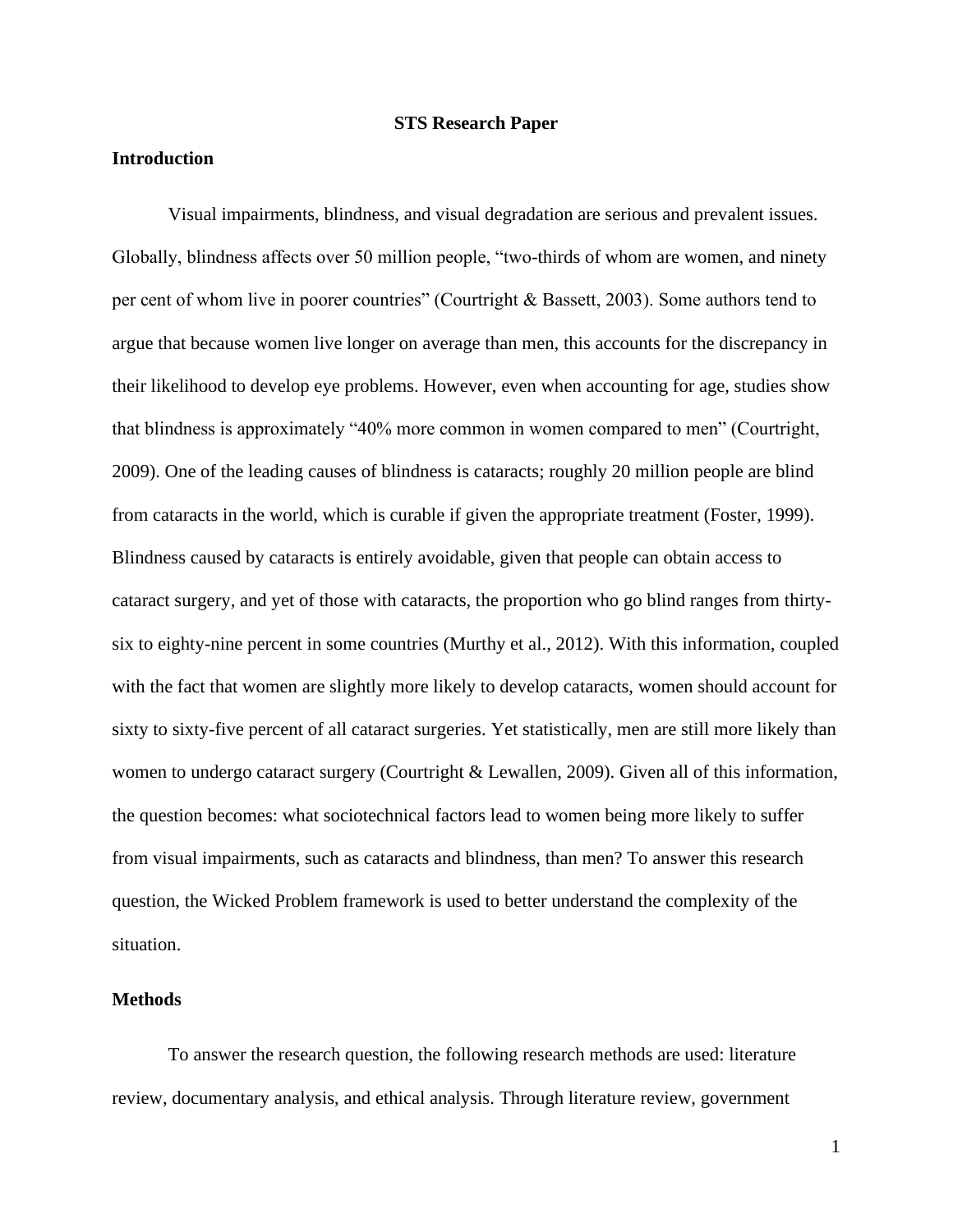journals and peer reviewed research articles will be used. Using these, documentary analysis will be performed on these pieces of literature. Finally, an ethical analysis of the research results will be done and then discussed. When looking for resources to provide evidence for this question, the keywords consist of phrases like "gender and vision loss," "cataracts and blindness," "women and visual impairments," as well as "vision loss statistics." The research is organized by providing background information on blindness both globally and within the United States, including technical information on cataracts, and the role that cataracts plays in blindness and major vision loss.

## **Background**

Over 1.02 million people are legally blind in the United States alone, with an additional 3.22 million people suffering from visual impairments as of 2015. These values are projected to double by 2050 (Varma et al., 2016). Blindness and low vision are estimated to affect over 3.89 million people over the age of 45 in the United States alone, as of 2017 (Chan et al., 2018). As the elderly population increases due to growing average life spans, the issue will only become more prevalent in time.

There are many inequalities when discussing blindness and visual impairments, including socioeconomic class, gender, and geographical region (Ulldemolins et al., 2012). Among white people, the leading cause was macular degeneration (54.4% of cases), whereas among black people, it was cataracts and glaucoma (60%) (Congdon et al., 2004). Currently, "cataracts are the leading cause of blindness… but surgical intervention can effectively restore visual impairment" (Wang et al., 2017). The number of people who are blind from cataracts is also estimated by the World Health Organization to increase to 40 million in 2025 as the global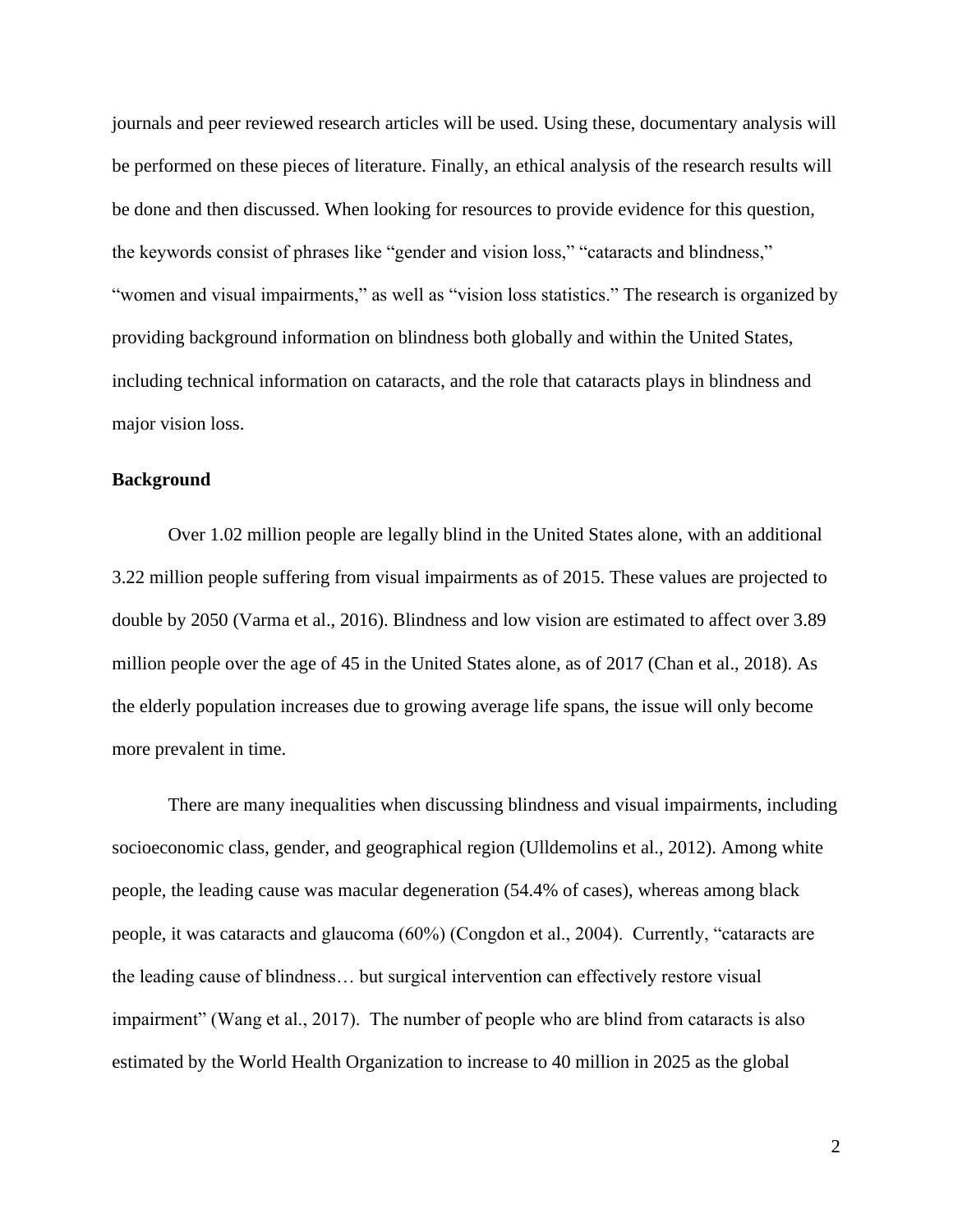population ages. Studies have shown that there is a clear, linear correlation between surgery for cataracts and gross domestic product and gross national income (Wang et al., 2017).

Globally, over 50 million people are affected by blindness, and of those, 64.5 percent are women (Abou-Gareeb et al., 2001; Courtright & Bassett, 2003). Inability to access healthcare and lack of childcare make it difficult or impossible for many women to seek care for their decreasing eyesight at all stages of life (Courtright & Lewallen, 2009). Up to 20% of women forego care because of issues in finding alternative people to care for their child while they go to appointments (Gaur et al., 2020). These factors all play into how women are less likely than men to receive care for eye concerns, including surgery for cataracts. Many women are forced to continue to suffer because of a lack of healthcare, childcare, and finances.

#### **Wicked Problem Framework and Gender Inequality**

The Wicked Problem framework provides an in-depth review of the inequalities between men and women, while still maintaining that such a complex issue cannot have a simple solution. This framework allows the problem to be clearly articulated, and it shows how intertwined the issues involved in global blindness for women are. The research question can be defined as a wicked problem, because these problems are "large scale social challenges caught in casual webs of interlinking variables spanning national boundaries that complicate both their diagnosis and prognosis" (Reinecke & Ansari, 2016).

The Wicked Problem Framing technique developed by Seager is used for gathering evidence on the inequality between genders in terms of blindness and vision loss (Seager et al., 2012). Seager's methodology supports this research because the framework will allow for a closer look at the breakdown of problems surrounding women's lack of eyecare. Some authors,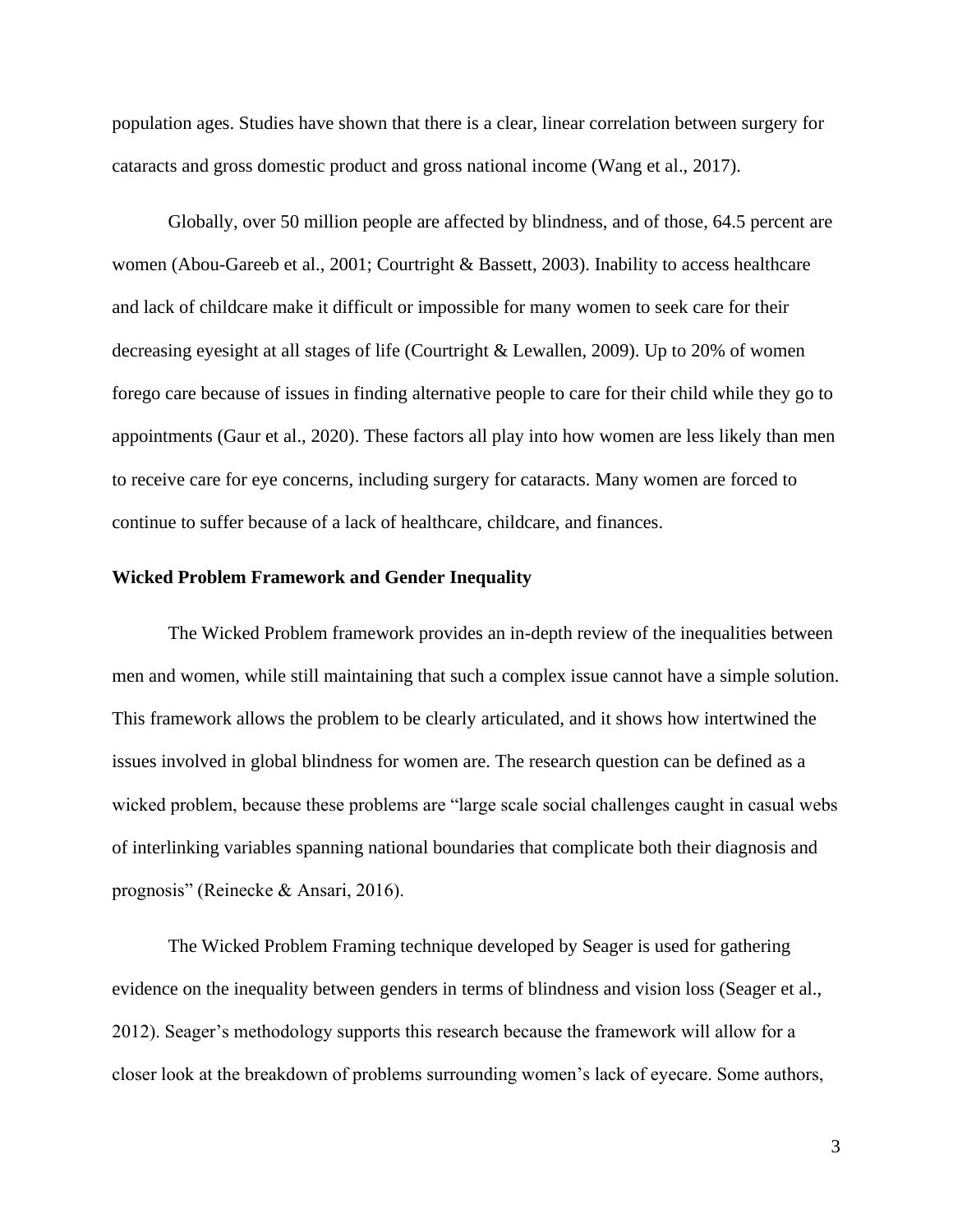such as Nick Turnbull and Robert Hoppe, argue that this theory is flawed. Turnbull and Hoppe argue that the concept of wickedness fails to properly conceptualize policy problems. Instead, they argue for the re-conceptualization of wickedness as "problematicity," a measure of the political distance between analysts' view of a problem. Turnbull and Hoppe argue that addressing issues through the lens of problematicity is more practical and effective than using wickedness (Turnbull & Hoppe, 2019).

#### **Results and Discussion**

The sociotechnical factors that play into the disparities across genders when it comes to visual impairments are due to a multitude of factors, including lack of access to eyecare, lack of access to childcare, discrimination, and poverty. This research question has no simple solution, which further supports the connection to a clear Wicked Problem. The lack of solutions to this problem is due to the fact that each one of these factors has subsequent issues of its own, and that each of these issues need to be addressed, in order to find a solution to the inequality between men and women. This paper investigates a number of these factors, such as poverty and a lack of access to healthcare in developing or rural communities, discrimination against women, and a discussion of reversible blindness due to cataracts.

One of the biggest barriers to women's health has to do with access. The barrier of access includes access to education, healthcare, income, legal rights, and more (Ojanuga & Gilbert, 1992). Women face many cultural and societal limitations, particularly in rural or developing nations. Discrimination against women is perpetuated through laws, traditions, and cultural norms. In addition to these barriers, inability to access healthcare and lack of childcare make it difficult or impossible for many women to seek care for their decreasing eyesight at all stages of life (Courtright & Lewallen, 2009). Up to 20% of women forego care because of issues in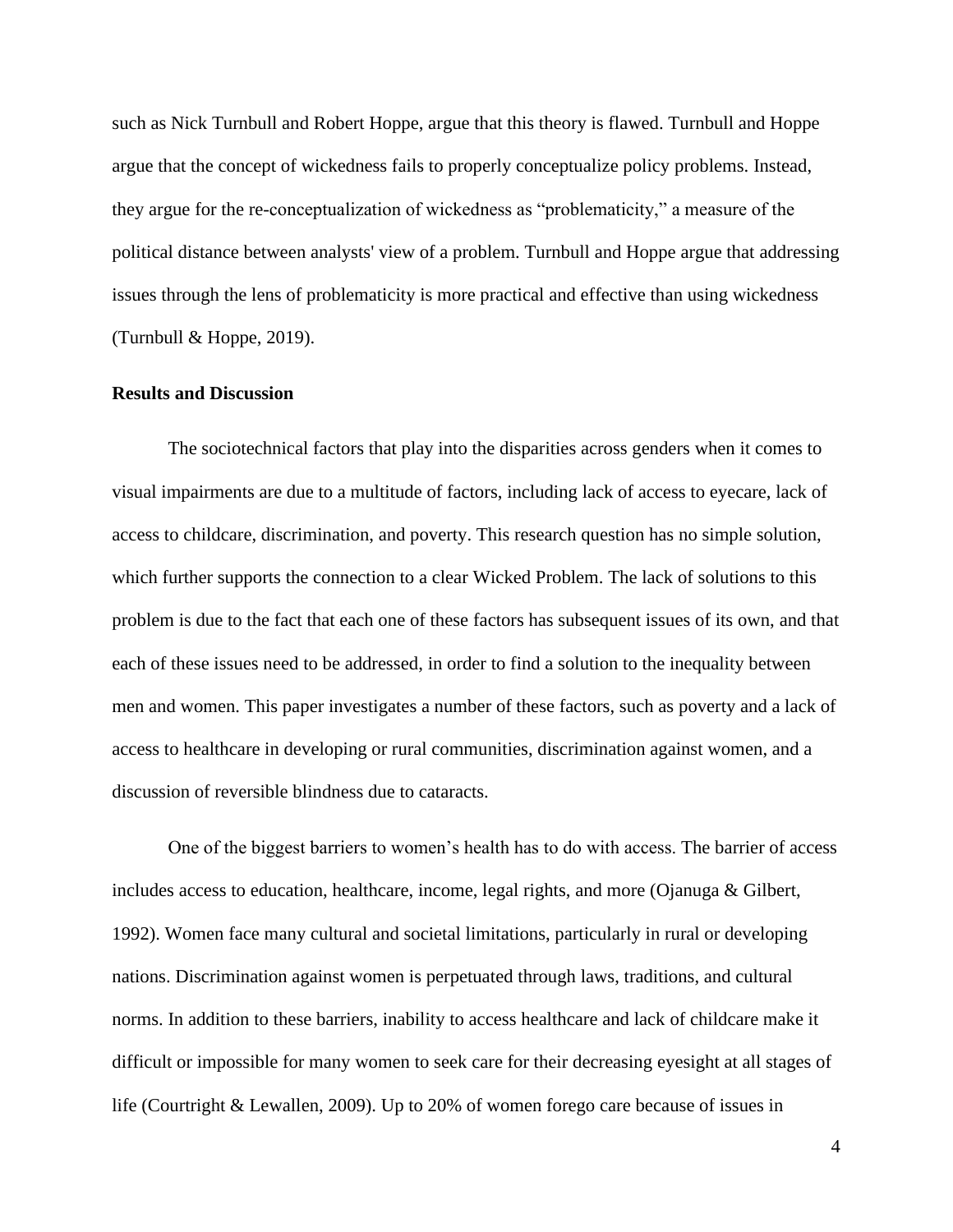finding alternative people to care for their child while they go to appointments (Gaur et al., 2020). One of the issues women face for childcare include not being able to afford the expense of babysitters, nannies, or daycare. After hearing from affected parties in this situation, for many parents, leaving children in the care of relatives is not an option, and finding someone that you trust to take care of children can be challenging. These are just a few of the many reasons parents will forego their own health and treatment for the benefit of their children.

Many women are forced to continue to suffer medically because of a lack of healthcare, childcare, finances, and more. All of these factors have severe impacts on women being able to receive care for visual degredation and eye problems. Even when trying to fix these issues, governmental programs and strategies can only go so far as having "women continue to be excluded from access to resources and employment and are denied basic human rights" (Jütting & Morrisson, 2005). In order to fully understand why women are at a disadvantage to receiving care for their visual impairments, it is important to keep in mind how the distribution of resources is also unequal and can perpetuate these problems. Discrimination against women and other minority groups is extremely prevalent when looking at an issue such as this one, as it is a widespread practice in some places. Many women and people of color struggle with being taken seriously when discussing health concerns with doctors, which leads to them schedule such visits infrequently. Studies have shown that in east Baltimore, people of color had suffered from vision loss at a 75% increase from cataracts than white people did (Stone et al., 2018). Among Latino men and women in Los Angeles, "insurance status and income were both found to be independently associated with decreased access to eye care" (Stone et al., 2018). The intersectionality of race and gender for women of color trying to receive care for cataract surgery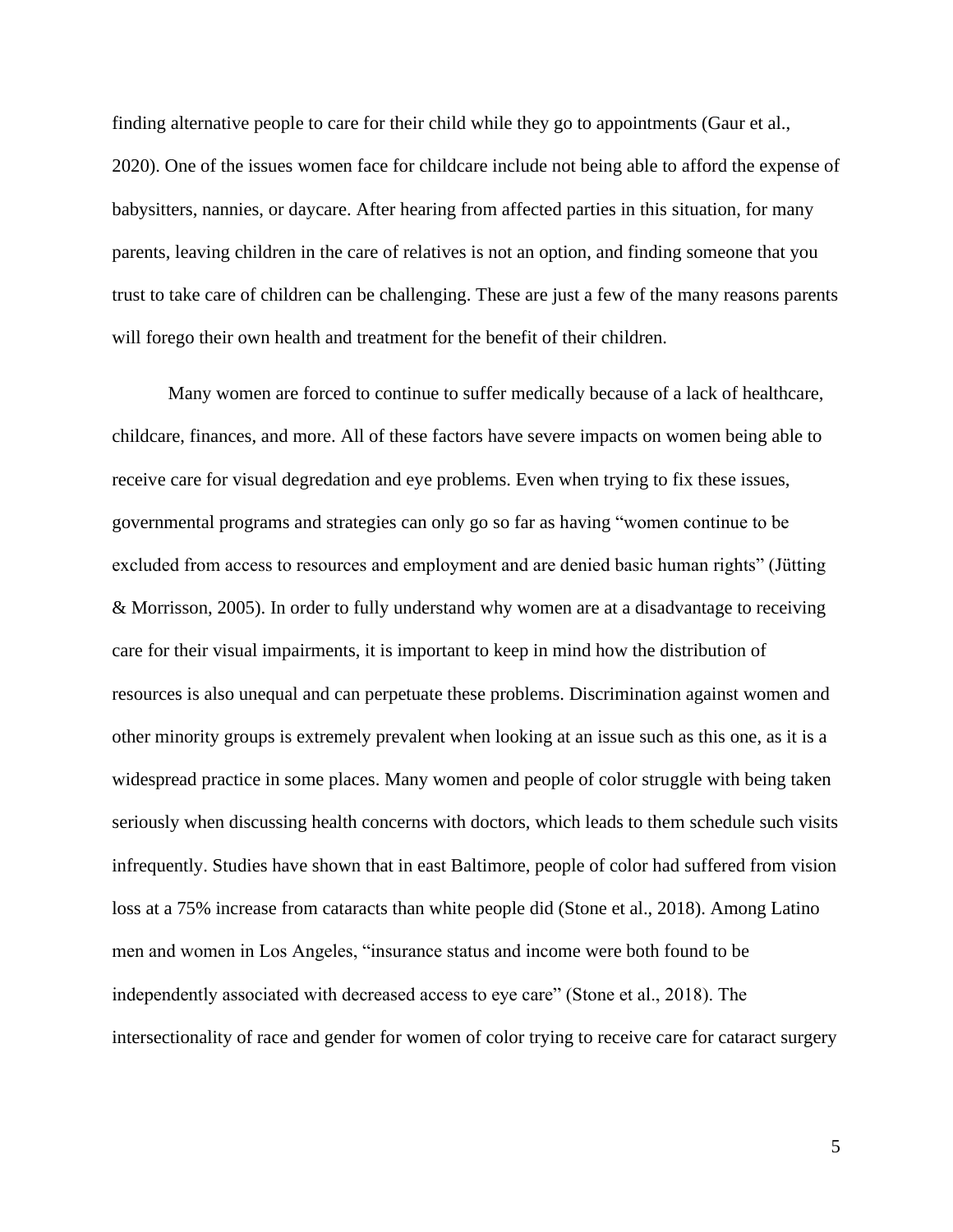is a severe problem, and it is important to look at how this affects access to eyecare and makes it more difficult for women of color to receive these procedures.

Beyond barriers to access, other problems perpetuate lack of eyecare. Not having any close hospitals and healthcare for underprivileged and rural communities can prolong a cycle of ill health and poverty, where "poverty leads to ill health and ill health maintains poverty" (Peters et al., 2008). The issue of poverty is a clear branch of the Wicked Problem at hand, as there is no way to break the cycle without dismantling and restructuring many economic inequities. In addition to lack of access, there is a huge shortage of healthcare professionals globally; however, "nowhere is the worldwide shortage of health professionals more pronounced than in rural areas of developing countries" (Strasser et al., 2016). Especially during the pandemic, concerns such as eye problems can take the backseat as many people fear entering hospitals out of concern of contracting another illness. Healthcare professionals have been stretched very thinly as they must work more and more to deal with the pandemic and its fallout, which only makes matters worse for individuals looking for eyecare. The lack of health professionals makes it extremely difficult for those in rural communities to receive care for any condition. Without equal access to basic human rights, such as healthcare, many women go blind from curable ailments such as cataracts. The next section will go into depth about cataracts, including their causes, impacts, and corrections.

Across the world, there is estimated to be over 38 million people who are blind, with an additional 110 million who are at substantial risk and vulnerable to becoming blind (Thylefors et al., 1995). One of the main causes of blindness is cataracts, which is the leading cause of reversible blindness. It is especially prevalent in "populations with low socioeconomic status and in developing countries [more so] than in developed countries" (Lam et al., 2015). An estimated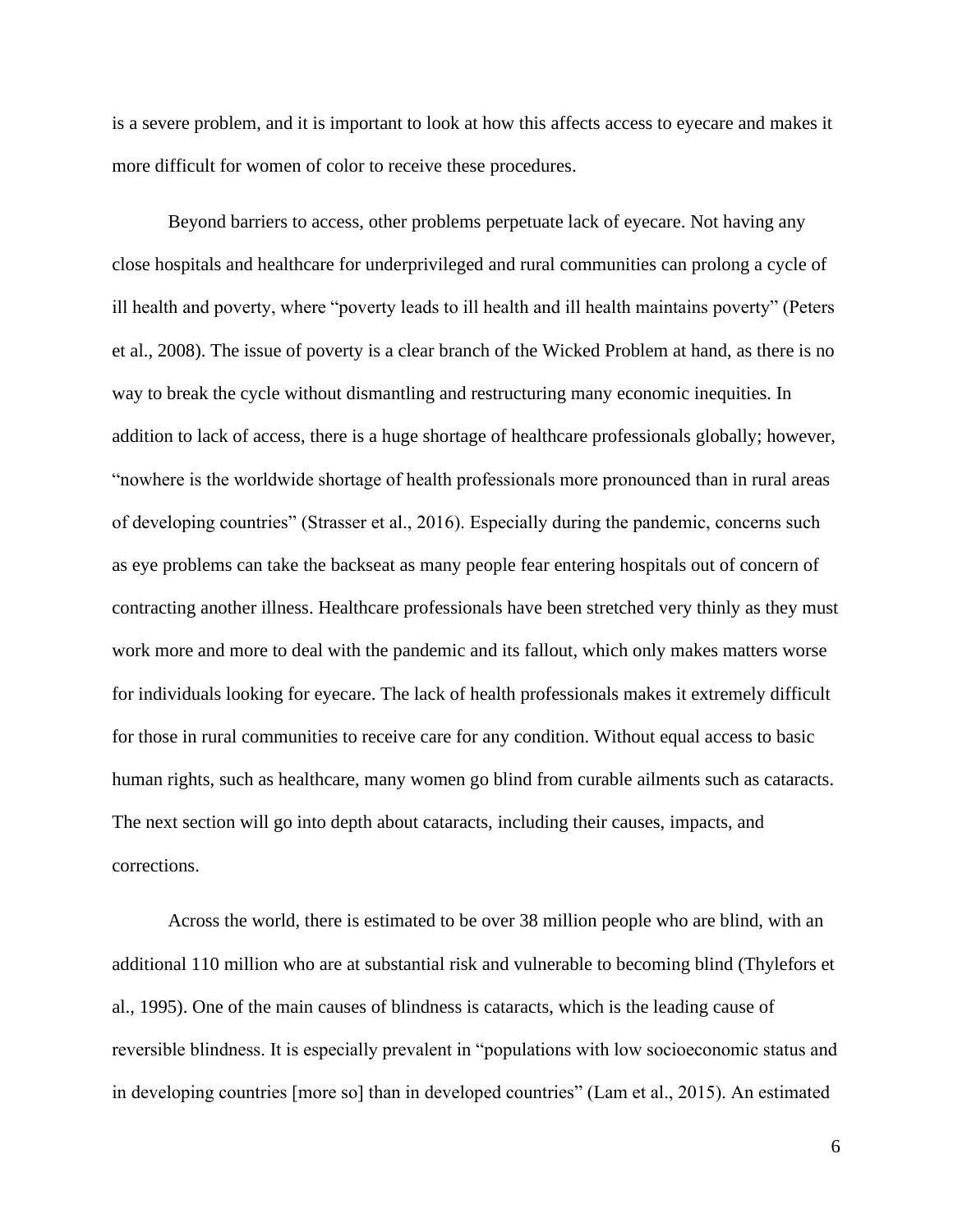33.4% of all cases of blindness and 18.4% of moderate and severe visual impairments cases are caused by cataracts (Khairallah et al., 2015). Cataracts occur when the opacity of the lens of the eye impacts vision and lens transparency, and it mostly arises due to increased age of the individual; this usually begins around ages 45 to 50 (Alshamrani, 2018). Cataracts are fully reversible if given access to surgery; however, there are many barriers, including financial, geographical, lack of support, service awareness, and more, to receiving surgery (Finger, 2007). These obstacles become an extreme issue in some developing countries, as even beyond the previously discussed barriers to access, women face even more additional barriers. These obstacles also lead to cataracts being 40% more common in women than men. If women were able to receive access to cataract surgery at the same rate as men, an estimated 11-12% decrease of all blind individuals due to cataracts would occur (Courtright, 2009). This problem is one that should be easily solvable with an increase in awareness of cataract surgery and correction; however, this is not the case.

Overall, the issue concerning the increased likelihood of blindness in women than men is a clear wicked problem. Considering there are factors such as a lack of access to eyecare, a lack of access to childcare, a lack of access to funds, and in some cases cultural norms, the web continues to grow larger and larger showing how women are at a disadvantage for receiving care. Each of these few issues have concerns of their own, and each of those has problems as well. This problem continues to grow outwards, and it is important to look at each of these concerns as factors into the situation. This issue will unfortunately remain a wicked problem for a long time, because there can be no straightforward way to solve this for all women globally. Using the wicked framework to view and understand this problem allows the research to be fully fleshed out and show all the numerous discriminations women face in treatment for eye problems.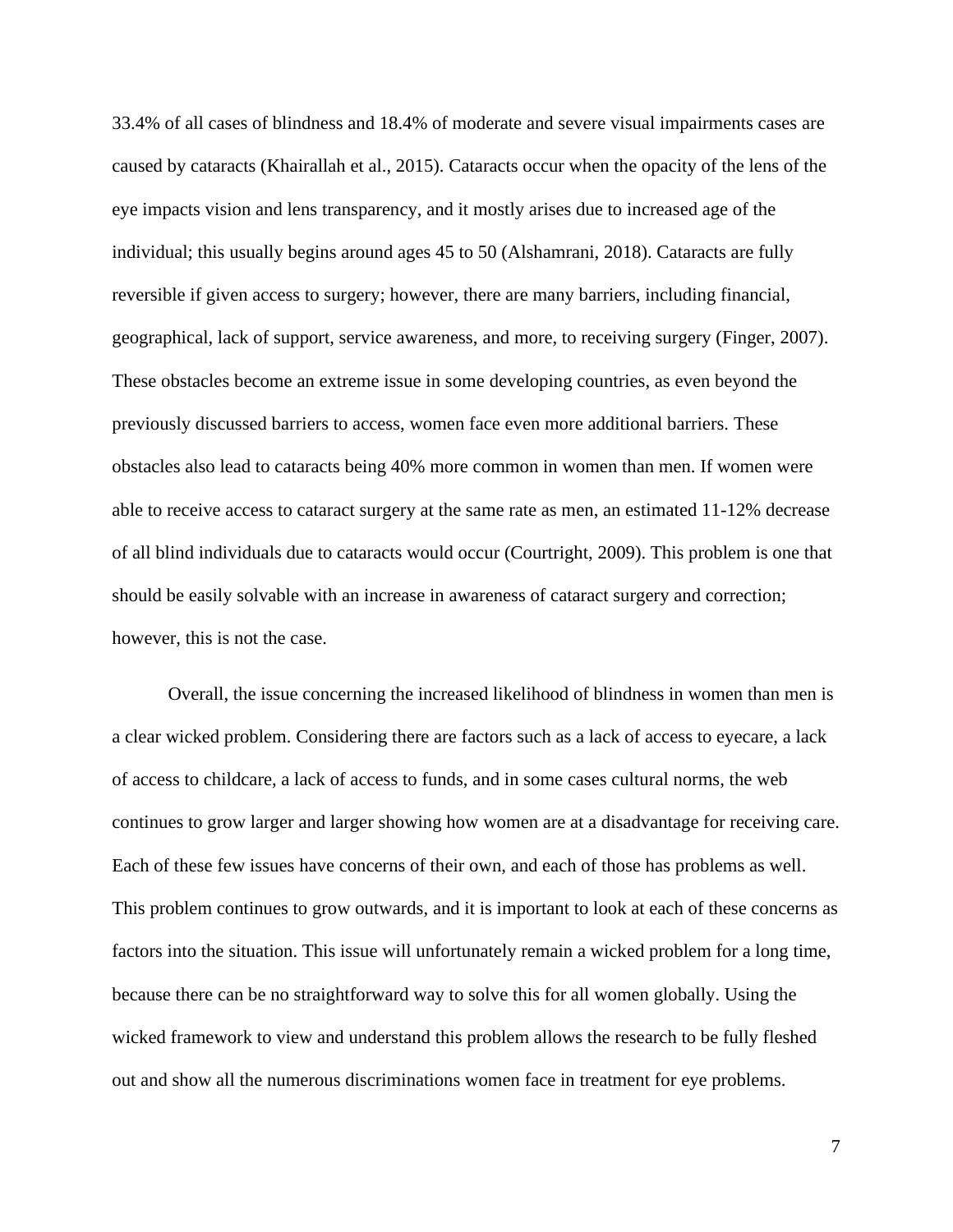As an example of how this problem is a Wicked Problem, each initial branch will be broken down for the problems surrounding women's access to eyecare. Beginning with the biggest ones, the gender disparity in vision loss is caused by poverty, discrimination, and education. When looking at poverty, the issues of geographical isolation, socioeconomic status, and lack of healthcare arise. With geographical isolation, there are not enough hospitals or doctors in range of where individuals live, making it difficult to receive any care. Socioeconomic status can be a generational problem, with debts passing down between families making it difficult or impossible to receive healthcare. Without solid financial stability, many individuals cannot afford healthcare and instead are forced to pay out of pocket when serious problems occur; this creates even more financial instability when faced with large hospital bills and debts. When looking at the discrimination branch of this wicked problem, this raises the issue of race, cultural or societal norms and traditions, and women being expected to be primary caregivers. With women often being put into the role of primary caregivers, this leads to an inability to leave the home without someone to watch the individuals they take care of, leading them to forego their access to care. For women of color, their race becomes an additional factor that can make it difficult to receive care, as discrimination in the medical field is a profoundly serious problem. When it comes to cultural or societal norms in some locations, women are unable to leave their homes following puberty, making it impossible to leave for treatment. Some societies also have a strong distrust and fear of going to hospitals to receive care, which is another issue that can be faced. Finally, when looking at the barrier of education, many women are unable to receive access to an education, leading to misinformation and miscommunication surrounding eyecare and eye health. It is clear to see that this problem continuously grows and expands and there is no limit to the edges of the issue.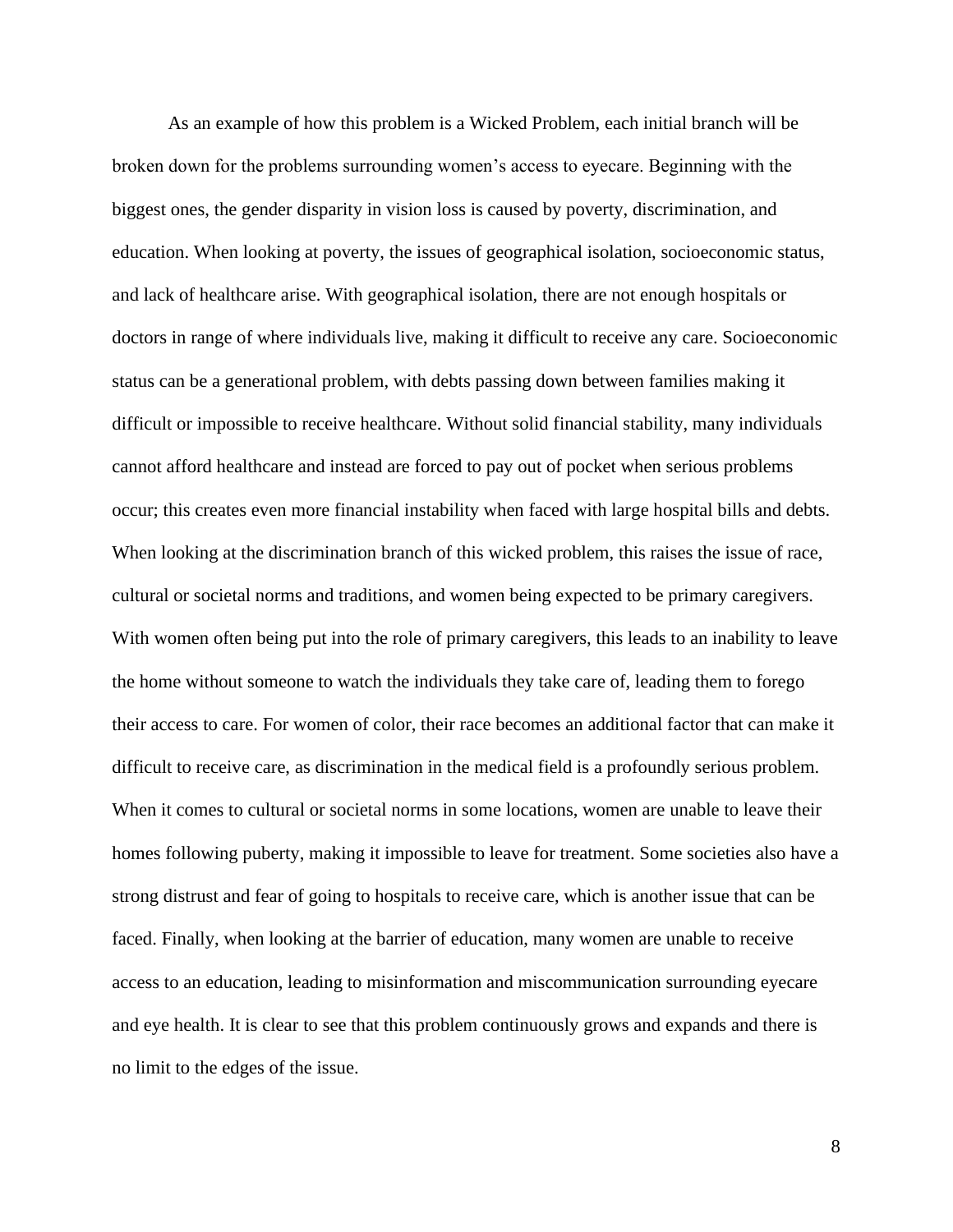### *Limitations*

There are some limitations of this project, as this cannot be a fully exhaustive list of all the issues surrounding the lack of eyecare for women. As this is a wicked problem, each barrier to access for women globally contains more and more barriers, so it would be exceedingly difficult to pinpoint every issue surrounding the gender disparity. Additionally, there are some limitations to how up to date some of the data is. One thing researchers insist is that as the average lifespan increases, the number of people who suffer from visual impairments and blindness will only continue to increase, so having up to date data on the number of individuals dealing with moderate to severe visual impairments becomes even more critical. It can be difficult to gather this information however, especially given the fact that some communities have little to no access to hospitals to have their health concerns recorded for consensus purposes. Another limitation occurs when considering that most of the data was sourced from developing nations where the disparity between men and women is a lot more apparent. In the United States and Europe, the difference between men and women in receiving access to eyecare is slimmer, yet it still exists.

Additionally, some of the data available, specifically data about people of color, is hard to find on a larger scale than a city-to-city basis. This is a limitation because it is harder to get a national or global understanding of how blindness affects women of color. The final limitation lies with relying on scientific journals exclusively for research. More sources could have been included, such as case studies and newspaper articles that could have provided additional information on barriers that individuals face to receiving access to eyecare. If more sources had been included, a more well-rounded definitive answer could have been achieved.

### *Differently in the Future*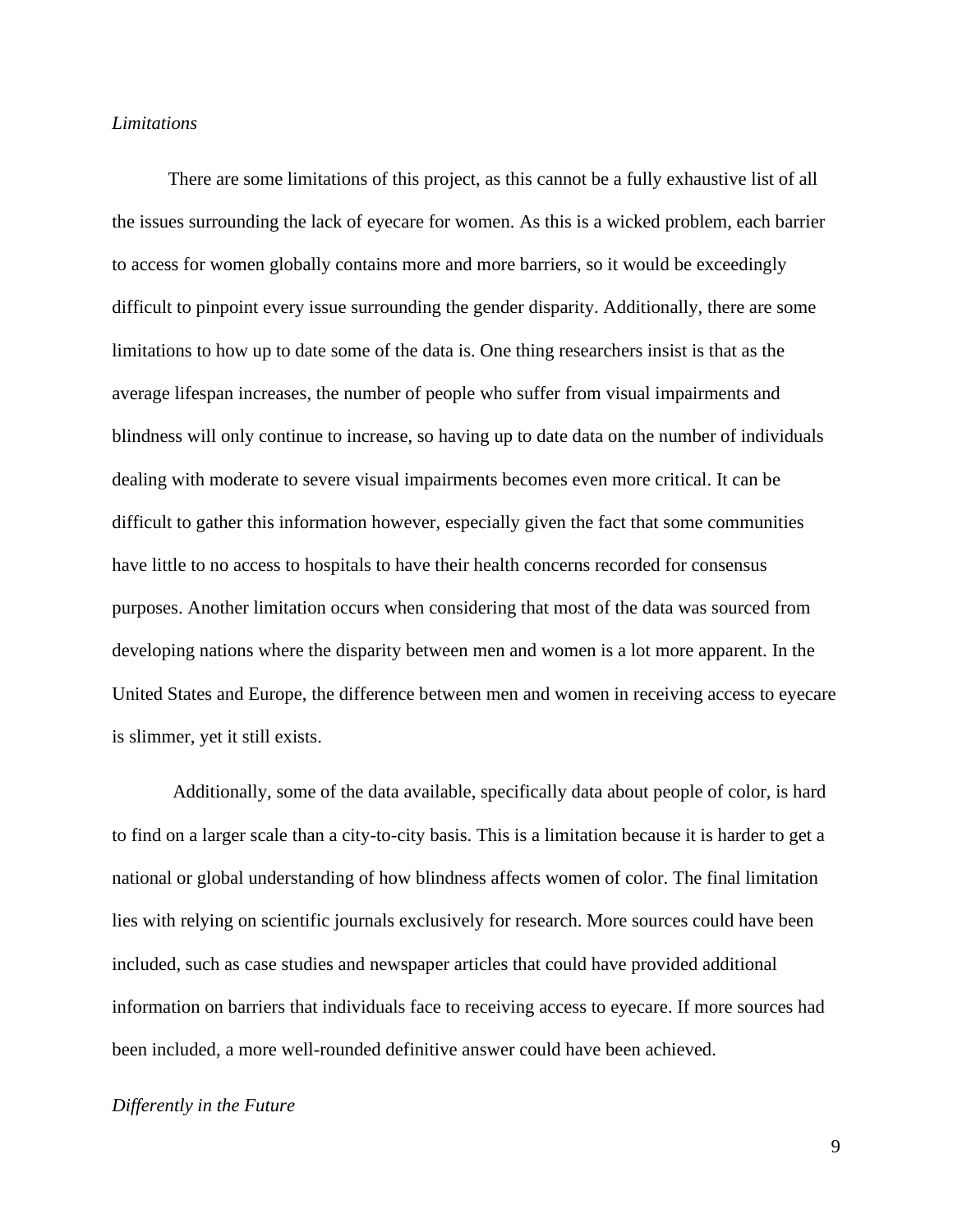If this research were to be continued, future studies/analyses should dive deeper into how to correct some of these problems, including getting more healthcare into rural and impoverished communities. Research should be conducted on what has been done to correct this problem, and the pros and cons of the current attempts. Additionally, more research should be done to fully round out all the issues surrounding the gender inequality for blindness. Each subsection contains its own problems, and these should be researched in more depth. Finally, some more research should be conducted between age groups, specifically for those younger than 50 years old, as this was something that was not fully discussed throughout the course of this research paper. All of this additional research should include a larger scope of methods used to gather the information. Specifically, through case studies, this could show how blindness and cataracts affect individuals on a much smaller basis and allow a closer look at specific issues rather than trying to understand all the inequalities and problems faced by women who suffer from visual impairments at once.

## **Conclusion**

There is no shortage of sociotechnical factors that surround the inequalities between men and women when it comes to visual impairments. Some of which include discrimination, lack of access to healthcare or eyecare, inability to leave children without alternative care, poverty and more. Some key takeaways for this research are that, consequently, this is a Wicked Problem, and there may be no clear or straightforward way to solve this inequality. Due to the fact that each concern and branch of this Wicked Problem branches into other problems, there may be no way to ever solve this issue fully. There are many ways to hopefully alleviate the problems however, including "[drawing] upon the expertise of communities to identify communityspecific health priorities and should build capacity to enable the recruitment and training of local students from underserviced areas to deliver quality health care in rural community settings"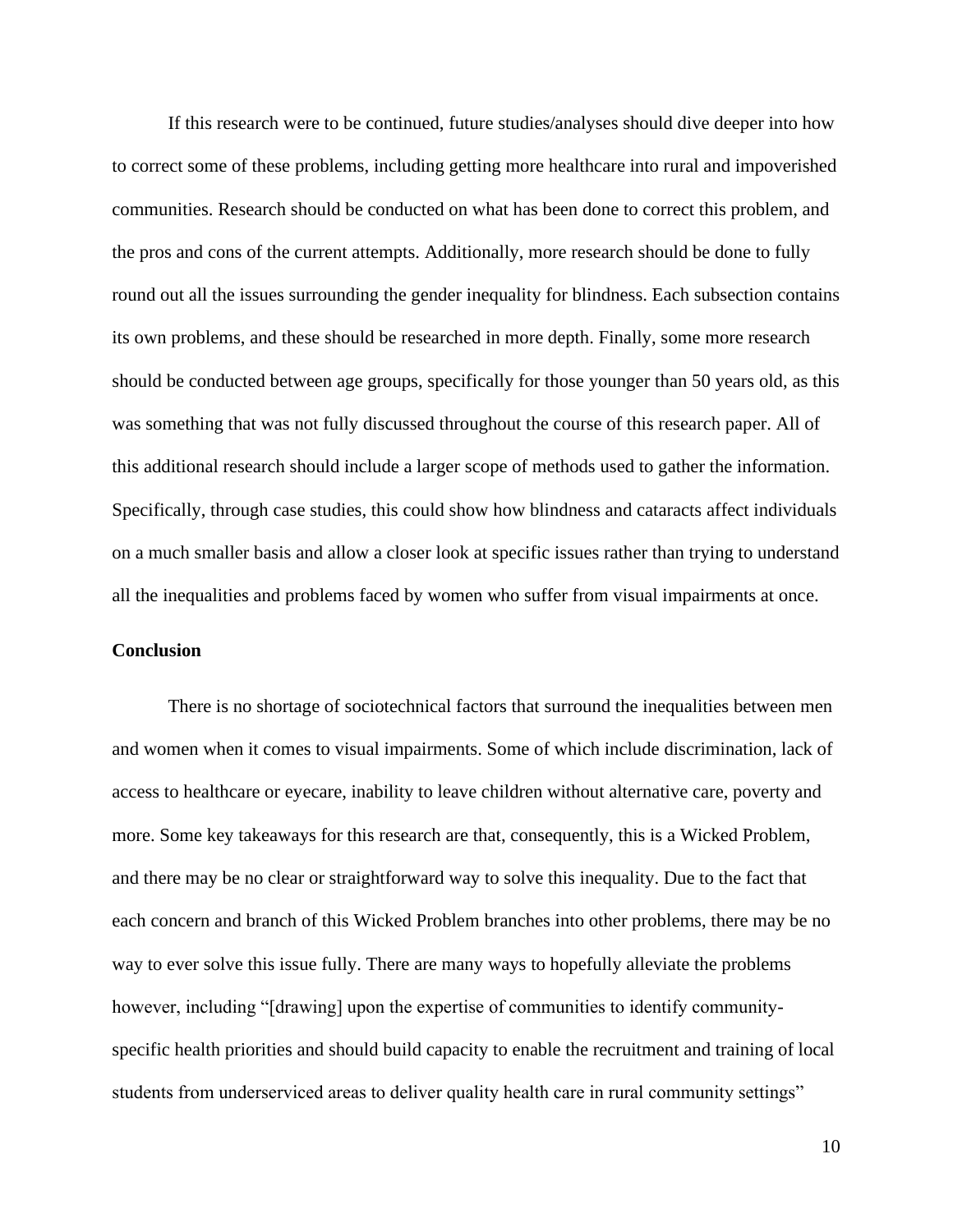(Strasser et al., 2016). While this is a good start, even this will not be enough to decrease the disparity between genders when it comes to health and eyecare. Cultural and legal discrimination against women needs to be addressed, and many traditions and norms need to be challenged. For now, simply increasing awareness surrounding this issue will be an effective way to begin.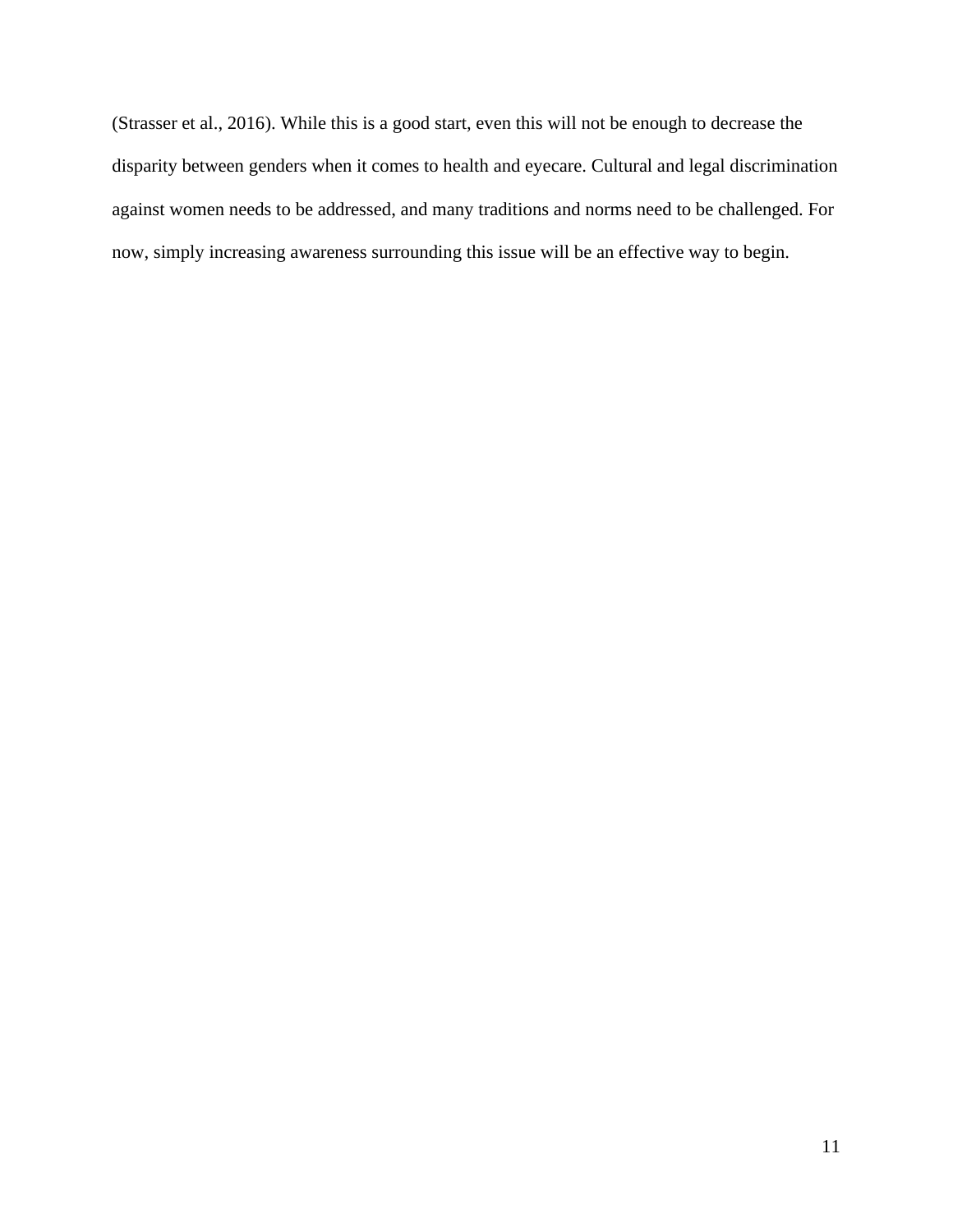#### **Works Cited**

- Abou-Gareeb, I., Lewallen, S., Bassett, K., & Courtright, P. (2001). Gender and blindness: A metaanalysis of population-based prevalence surveys. Ophthalmic Epidemiology, 8(1), 39–56. https://doi.org/10.1076/opep.8.1.39.1540
- Alshamrani, A. Z. (2018). Cataracts Pathophysiology and Managements. *The Egyptian Journal of Hospital Medicine*, *70*(1), 151–154.<https://doi.org/10.12816/0042978>
- Chan, T., Friedman, D. S., Bradley, C., & Massof, R. (2018). Estimates of Incidence and Prevalence of Visual Impairment, Low Vision, and Blindness in the United States. JAMA Ophthalmology, 136(1), 12. https://doi.org/10.1001/jamaophthalmol.2017.4655
- Congdon, N., O'Colmain, B., Klaver, C. C. W., Klein, R., Muñoz, B., Friedman, D. S., Kempen, J., Taylor, H. R., Mitchell, P., & Eye Diseases Prevalence Research Group. (2004). Causes and prevalence of visual impairment among adults in the United States. Archives of Ophthalmology (Chicago, Ill.: 1960), 122(4), 477–485. https://doi.org/10.1001/archopht.122.4.477
- Courtright, P. (2009). Gender and blindness: Taking a global and a local perspective. *Oman Journal of Ophthalmology*, *2*(2), 55–56.<https://doi.org/10.4103/0974-620X.53032>
- Courtright, P., & Bassett, K. (2003). Gender and blindness: Eye disease and the use of eye care services. *Community Eye Health*, *16*(45), 11–12.
- Courtright, P., & Lewallen, S. (2009). Why are we addressing gender issues in vision loss? *Community Eye Health*, *22*(70), 17–19.
- Finger, R. P. (2007). Cataracts in India: Current Situation, Access, and Barriers to Services Over Time. *Ophthalmic Epidemiology*, *14*(3), 112–118.<https://doi.org/10.1080/09286580601114967>
- Foster, A. (1999). Cataract a global perspective: Output outcome and outlay. *Eye*, *13*(3), 449–453. <https://doi.org/10.1038/eye.1999.120>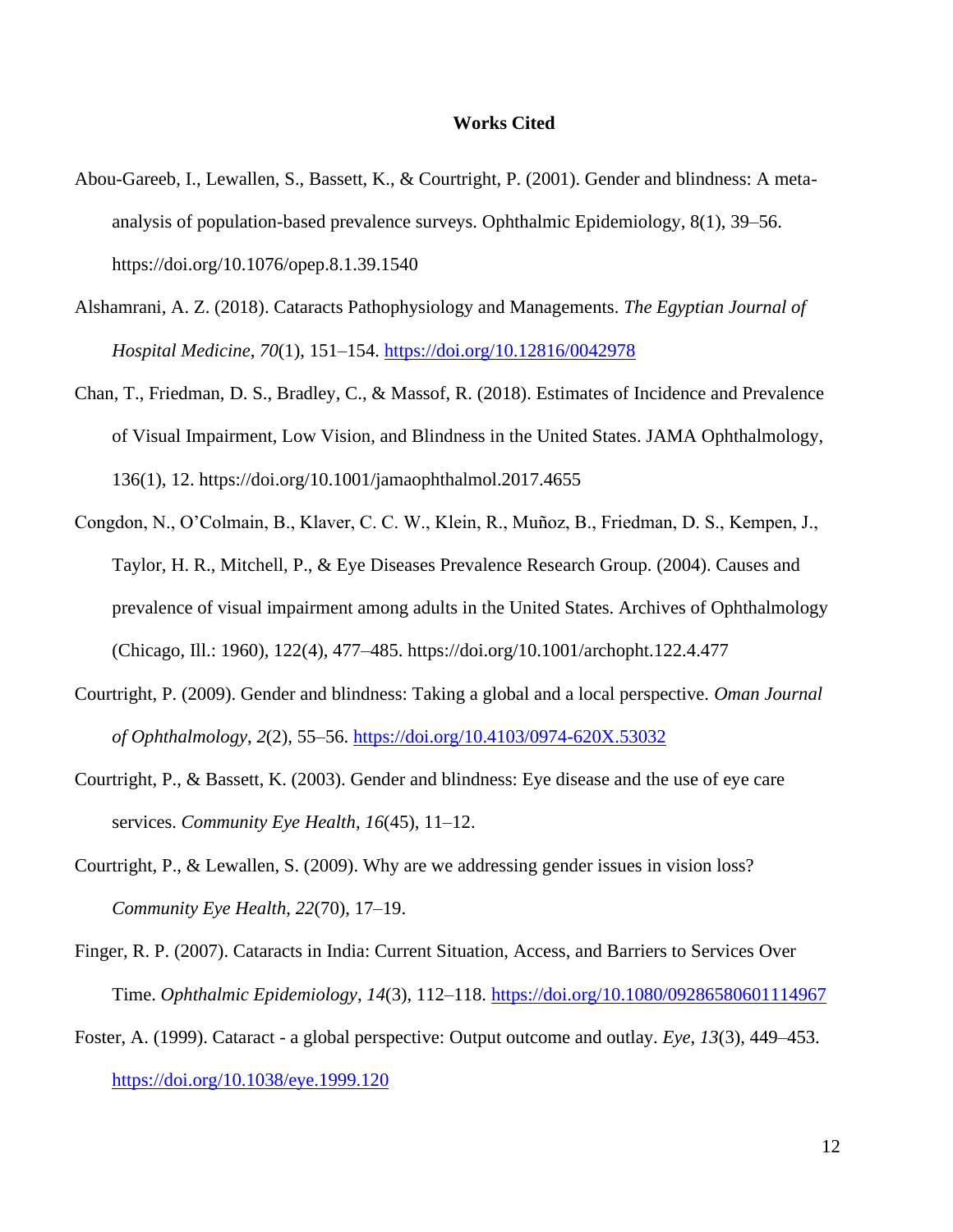- Gaur, P., Kuo, M., & Kho, K. A. (2020). Demonstrating Lack of Child Care as a Barrier to Health Care for Women in Parkland Health & Hospital System [04H]: *Obstetrics & Gynecology*, *135*, 82S.<https://doi.org/10.1097/01.AOG.0000664992.39926.41>
- Jütting, J. P., & Morrisson, C. (2005). Changing Social Institutions to Improve the Status of Women in Developing Countries. *SSRN Electronic Journal*.<https://doi.org/10.2139/ssrn.871445>
- Khairallah, M., Kahloun, R., Bourne, R., Limburg, H., Flaxman, S. R., Jonas, J. B., Keeffe, J., Leasher, J., Naidoo, K., Pesudovs, K., Price, H., White, R. A., Wong, T. Y., Resnikoff, S., & Taylor, H. R. (2015). Number of People Blind or Visually Impaired by Cataract Worldwide and in World Regions, 1990 to 2010. *Investigative Opthalmology & Visual Science*, *56*(11), 6762. <https://doi.org/10.1167/iovs.15-17201>
- Lam, D., Rao, S. K., Ratra, V., Liu, Y., Mitchell, P., King, J., Tassignon, M.-J., Jonas, J., Pang, C. P., & Chang, D. F. (2015). Cataract. *Nature Reviews Disease Primers*, *1*(1), 15014. <https://doi.org/10.1038/nrdp.2015.14>
- Murthy, G., Shamanna, B., John, N., & Pant, H. (2012). Elimination of avoidable blindness due to cataract: Where do we prioritize and how should we monitor this decade? *Indian Journal of Ophthalmology*, *60*(5), 438.<https://doi.org/10.4103/0301-4738.100545>
- Ojanuga, D. N., & Gilbert, C. (1992). Women's access to health care in developing countries. *Social Science & Medicine (1982)*, *35*(4), 613–617. [https://doi.org/10.1016/0277-9536\(92\)90355-t](https://doi.org/10.1016/0277-9536(92)90355-t)
- Peters, D. H., Garg, A., Bloom, G., Walker, D. G., Brieger, W. R., & Hafizur Rahman, M. (2008). Poverty and Access to Health Care in Developing Countries. *Annals of the New York Academy of Sciences*, *1136*(1), 161–171.<https://doi.org/10.1196/annals.1425.011>